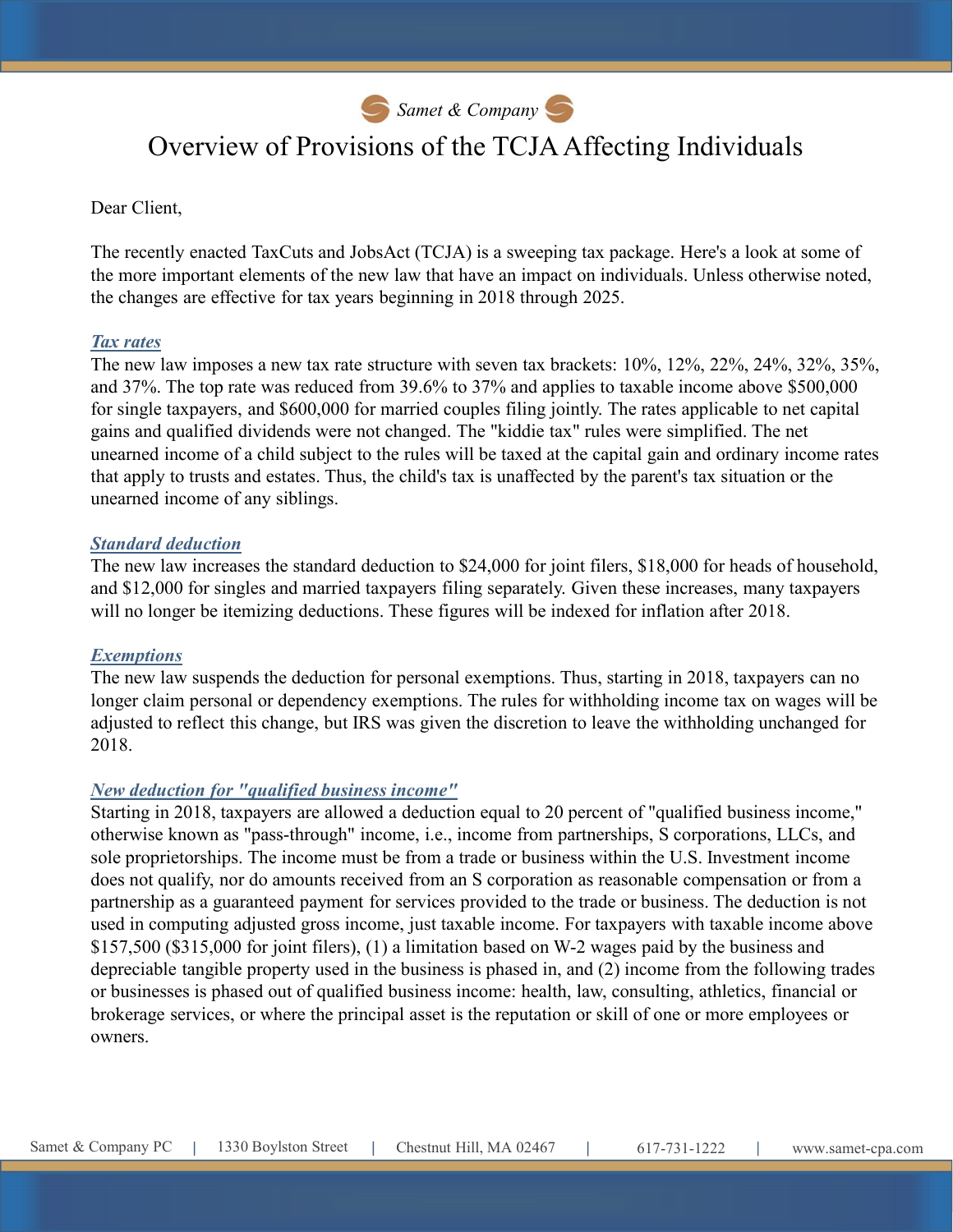# Child and family tax credit

The new law increases the credit for qualifying children (i.e., children under 17) to \$2,000 from \$1,000, and increases to \$1,400 the refundable portion of the credit. It also introduces a new (nonrefundable) \$500 credit for a taxpayer's dependents who are not qualifying children. The adjusted gross income level at which the credits begin to be phased out has been increased to \$200,000 (\$400,000 for joint filers).

#### State and local taxes

The itemized deduction for state and local income and property taxes is limited to a total of \$10,000 starting in 2018.

#### Mortgage interest

Under the new law, mortgage interest on loans used to acquire a principal residence and a second home is only deductible on debt up to \$750,000 (down from \$1 million), starting with loans taken out in 2018. And there is no longer any deduction for interest on home equity loans, regardless of when the debt was incurred.

#### Miscellaneous itemized deductions

There is no longer a deduction for miscellaneous itemized deductions which were formerly deductible to the extent they exceeded 2 percent of adjusted gross income. This category included items such as tax preparation costs, investment expenses, union dues, and unreimbursed employee expenses. Medical expenses. Under the new law, for 2017 and 2018, medical expenses are deductible to the extent they exceed 7.5 percent of adjusted gross income for all taxpayers. Previously, the AGI "floor" was 10% for most taxpayers.

#### Casualty and theft losses

The itemized deduction for casualty and theft losses has been suspended except for losses incurred in a federally declared disaster.

## Overall limitation on itemized deductions

<u>Overall limitation on itemized deductions</u><br>The new kusepads the overall limitation on itemized deductions that formerly applied to taxpayers<br>whose adjusted gross income exceeded specified thresholds. The itemized deducti The new law suspends the overall limitation on itemized deductions that formerly applied to taxpayers whose adjusted gross income exceeded specified thresholds. The itemized deductions of such taxpayers were reduced by 3% of the amount by which AGI exceeded the applicable threshold, but the reduction could not exceed 80% of the total itemized deductions, and certain items were exempt from the limitation.

#### Moving expense

The deduction for job-related moving expenses has been eliminated, except for certain military personnel. The exclusion for moving expense reimbursements has also been suspended.

#### Alimony

For post-2018 divorce decrees and separation agreements, alimony will not be deductible by the paying spouse and will not be taxable to the receiving spouse.